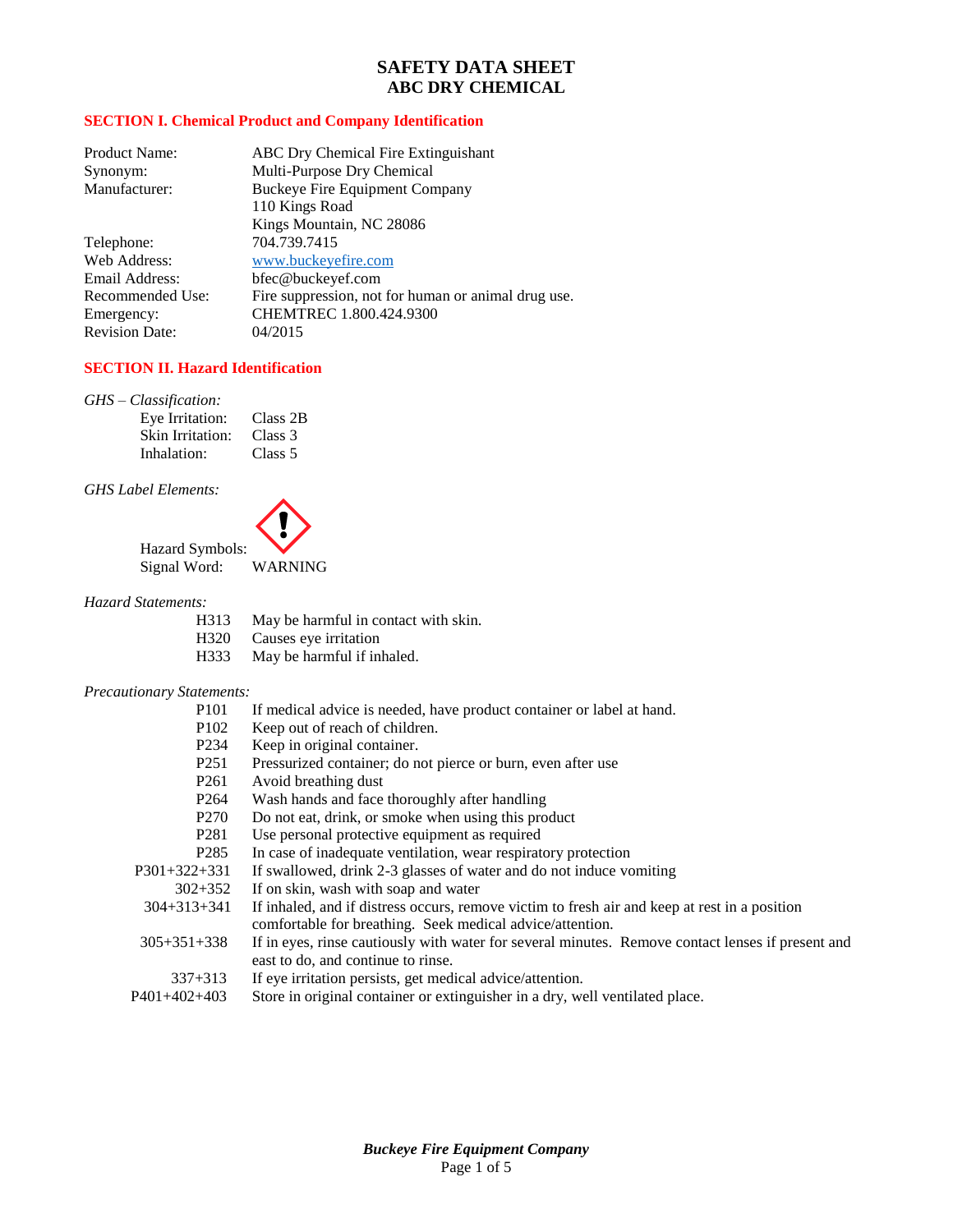#### **SECTION III. Composition/Information on Ingredients**

This product is a mixture.

| <b>Chemical Name</b>   | Weight $\%$ *        | $CAS \#$   |
|------------------------|----------------------|------------|
| Monoammonium phosphate | 85                   | 7722-76-1  |
| Barium Sulfate         | 10                   | 7727-43-7  |
| Mica                   | $\leq 3$             | 12001-26-2 |
| Silica                 | < 2                  | 7631-86-9  |
| Stannous octoate       | $\langle .3 \rangle$ | $301-10-0$ |
| Silicone               | $\lt.1$              | 63148-57-2 |
| Pigment                | $\lt.1$              | 6358-31-2  |

\* % is rounded to the nearest appropriate number. Values are not to be considered product specifications

#### **SECTION IV. First Aid Measures**

*Eye Exposure*- Flush eyes with water until pain-free. If irritation develops or persists, seek medical attention.

*Skin Exposure*- Wash with plenty of soap and water. If irritation develops or persists, seek medical attention.

*Inhalation*- Move victim to fresh air. If irritation develops or persists, seek medical attention.

*Ingestion*- If victim is conscious and alert, give 2-3 glasses of water to drink. Do not induce vomiting. If vomiting occurs and the victim is conscious, give additional water to further dilute the chemical. Prevent aspiration of swallowed product by laying victim on side with head lower than their waist. Seek medical attention. Do not leave victim unattended.

*Medical Conditions Possibly Aggravated by Exposure*- Inhalation of the product may aggravate existing chronic respiratory conditions such as asthma, emphysema, or bronchitis. Contact with the skin may aggravate an existing skin disease. Chronic overexposure may cause pneumoconiosis ("Dusty Lung" disease).

### **SECTION V. Firefighting Measures**

*Extinguishing Media:* N/A. This product is an extinguishing agent. It is nonflammable and noncombustible. *Special Firefighting Procedures:* N/A *Unusual Fire and Explosion Hazards:* This product may decompose in fire and release oxides of carbon, potassium, and nitrogen (Refer to Section X). *Sensitivity to Mechanical Impact or Static Discharge:* None

### **SECTION VI. Accidental Release Measures**

In case of accidental release, use the appropriate respiratory protection. Clean up the product using a vacuum or wet sweep and shovel to minimize the generation of dust. Bag or drum the product for disposal. If the product is used and/or contaminated, use personal protective equipment and containment means that are appropriate for the composition of the mixture. Product should be prevented from entering waterways.

### **SECTION VII. Handling and Storage**

Avoid eye, respiratory, and skin exposure. Use the appropriate personal protective equipment when handling. Wash thoroughly after handling (Refer to Section VIII). Product should be stored in its original container or extinguisher. When the product is contained under pressure (e.g., an extinguisher), inspect the container for rust or damage that may compromise the container integrity. Do not store the product in high humidity and do not mix with other extinguishing agents, particularly potassium bicarbonate based agents.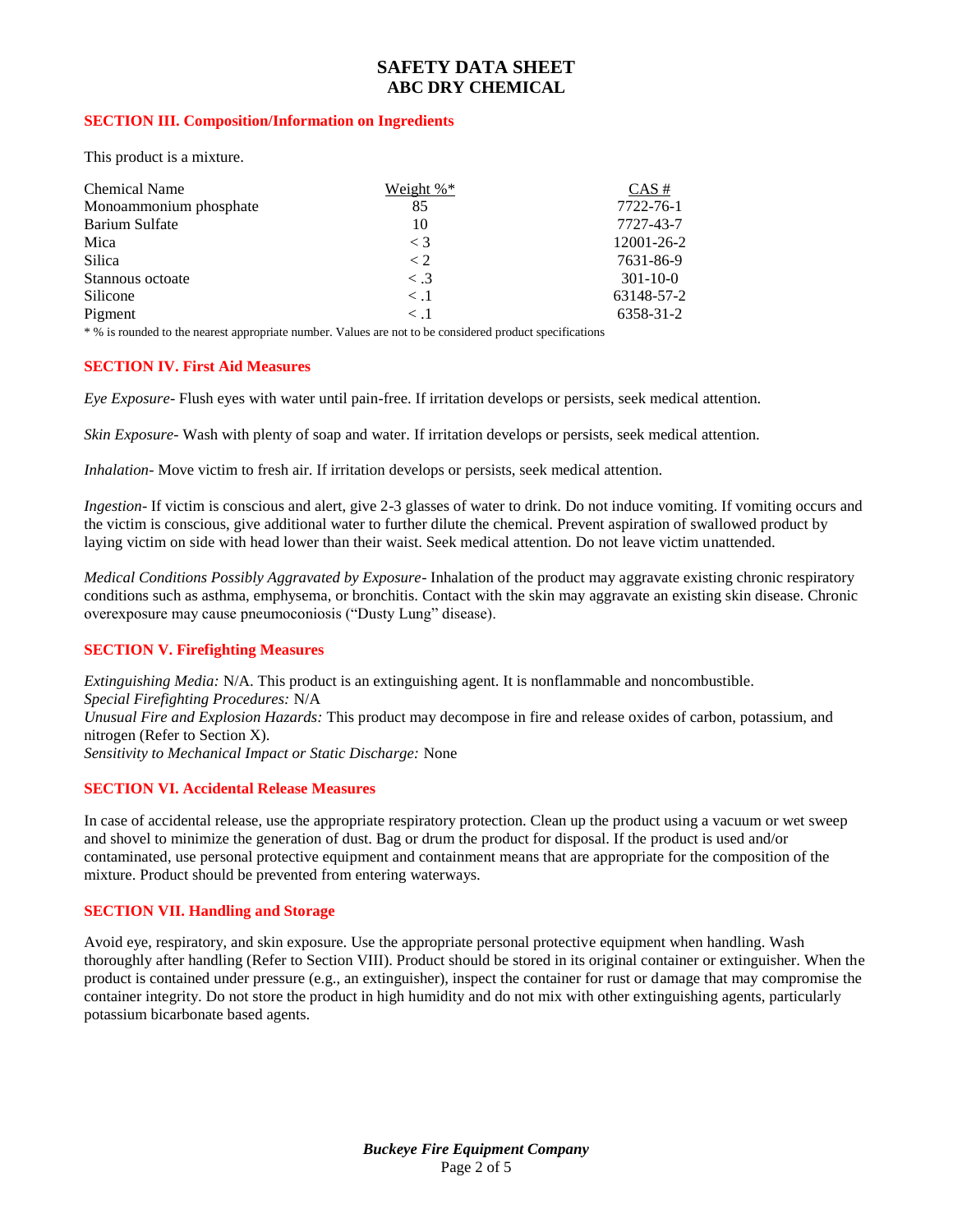#### **SECTION VIII. Exposure Controls and Personal Protection**

#### *Exposure Guidelines:*

|                       | <b>OSHA PEL</b>                         | ACGIH TLV                               |
|-----------------------|-----------------------------------------|-----------------------------------------|
| Monoamonium phosphate | Particulates Not Otherwise Classified   | Particulates Not Otherwise Classified   |
|                       | Total Dust- $15 \text{ mg/m}^3$         | Total Dust- $10 \text{ mg/m}^3$         |
|                       | Respirable Fraction- $5 \text{ mg/m}^3$ | Respirable Fraction- $3 \text{ mg/m}^3$ |
| Barium sulfate        | Particulates Not Otherwise Classified   | Particulates Not Otherwise Classified   |
|                       | Total Dust- $15 \text{ mg/m}^3$         | Total Dust- $10 \text{ mg/m}^3$         |
|                       | Respirable Fraction- $5 \text{ mg/m}^3$ | Respirable Fraction- $3 \text{ mg/m}^3$ |
| Mica                  | $6 \text{ mg/m}^3$                      | $3 \text{ mg/m}^3$                      |
| Silica                | $6 \text{ mg/m}^3$                      | $10 \text{ mg/m}^3$                     |
| Stannous octoate      | $1 \text{ mg/m}^3$                      | $1 \text{ mg/m}^3$                      |
| Silicone              | Not Regulated                           | Not Regulated                           |
| Pigment               | Not Regulated                           | Not Regulated                           |

During the use of this product on fires, exhaust gases and products of incomplete combustion are the main respiratory hazards. In the manufacture of this product, employers and employees must use their collective judgment in determining the on-the-job settings where the use of a dust mask or respirator is prudent. The need for respiratory protection is not likely for short-term use in well-ventilated areas.

*Respiratory Protection:* Use an N-95 dust mask for limited exposures and use air-purifying respirators with high efficiency particulate air filters (HEPA filters) for prolonged exposures.

*Eye Protection:* Wear chemical goggles or full-face air-purifying respirator.

*Skin Protection:* Use nitrile, latex, or similar gloves and coveralls. Good personal hygiene practices are essential. After handling the product, avoid food, tobacco products, or other means of transferring the product from hand to mouth until after thoroughly washing.

### **SECTION IX. Physical and Chemical Properties**

*Appearance and Odor:* Light yellow fine powder that is odorless. *Apparent Density:* 0.82 *Solubility:* The product is coated with water repellant silicone. Not immediately soluble in water. *pH:* Approximately 4 -5 *Flash Point:* N/A *Flammability:* N/A *Vapor Pressure:* N/A *Boiling Point:* N/A *Explosive or Oxidizing Properties:* None

### **SECTION X. Stability and Reactivity**

*Stability:* Stable

*Incompatibles:* Magnesium, strong oxidizers such as calcium hypochlorite (pool chlorine), strong alkalis, and isocyanuric acids. *Decomposition Products:* This product may decompose in fire and release carbon monoxide, carbon dioxide, and sulfur dioxide. Oxides of phosphorous and ammonia have been reported. *Hazardous Polymerization:* Will not occur *Hazardous Reactions:* None

### **SECTION XI. Toxicological Information**

*Acute Toxicity:* Monoammonium phosphate LD50 (rat): > 1000mg/kg body weight. Target organs in humans: respiratory system, eyes, and skin. This product is an irritant to epithelial tissue and may aggravate dermatitis. No indication that the product causes sensitization.

> *Buckeye Fire Equipment Company* Page 3 of 5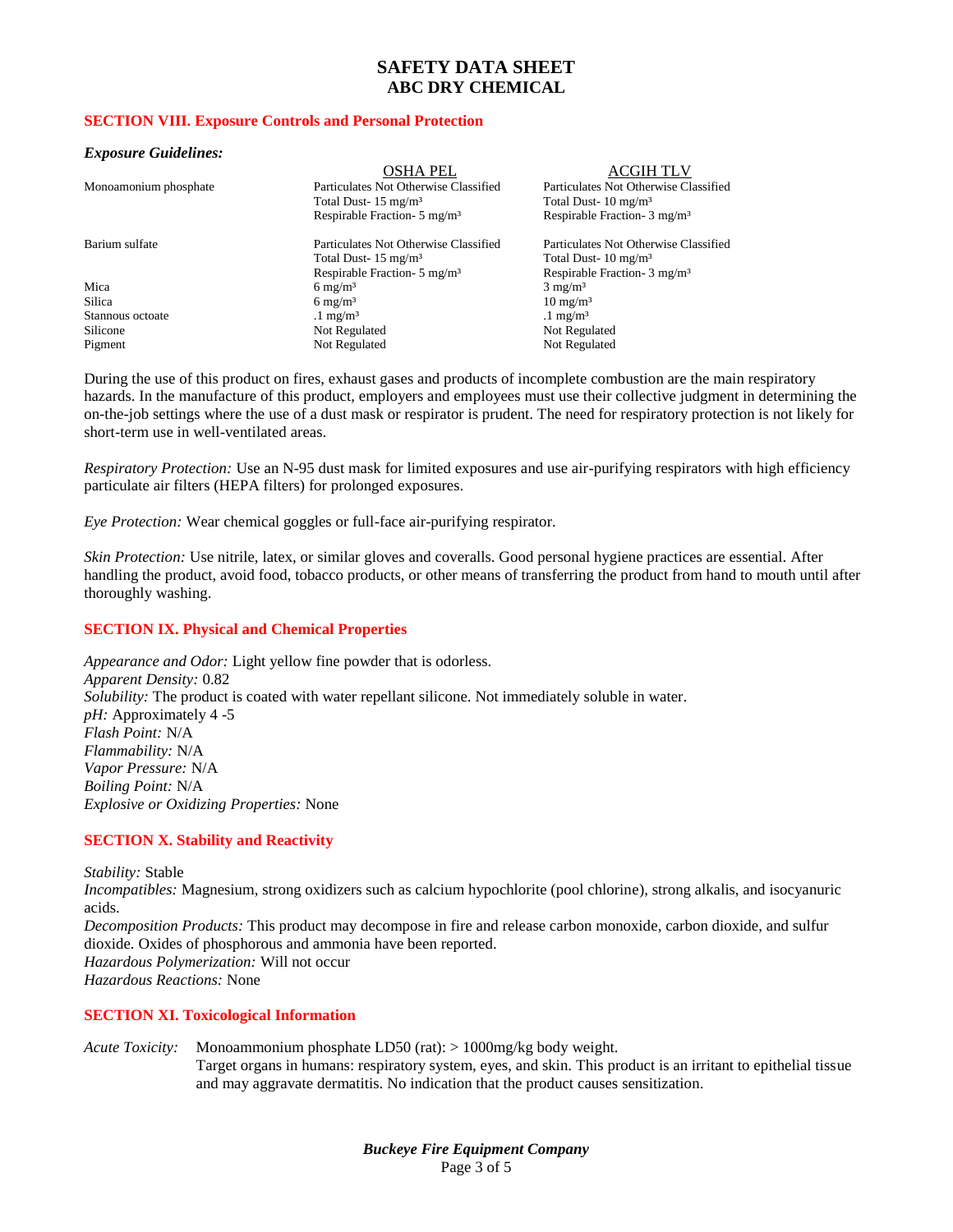*Chronic Toxicity:* Pneumoconiosis, or "Dusty Lung" disease, may result from chronic exposure to any dust.

*Reproductive Toxicity:* This product is not known to have any reproductive effects.

## **SECTION XII. Ecological Information**

*Ecotoxicity:* Negative effects are unknown. Provides nutrient nitrogen and phosphorous to plant life. *Degradability:* Degrades rapidly in wet or humid environment. *Bioaccumulation:* Unknown extent. *Mobility in Soil:* Water-soluble. May leech in to groundwater.

### **SECTION XIII. Disposal Consideration**

This product is not a RCRA characteristically hazardous or listed hazardous waste. Dispose of according to state or local laws, which may be more restrictive than federal regulations. Be aware that product used on a fire may be altered or contaminated and thereby require different disposal considerations.

### **SECTION XIV. Transportation Information**

This product is not defined as a hazardous material under U.S. Department of Transportation 49 CFR 172, or by Transport Canada "Transportation of Dangerous Goods" regulations.

Please Note: Although this material is not considered hazardous, when contained in a stored pressure fire extinguisher pressurized with a nonflammable gas, the extinguisher itself is considered a hazardous material by the U.S. Department of Transportation (USDOT) and Transport Canada (TC). The proper shipping name shall be Fire Extinguisher and the UN Identification Number is UN 1044. The USDOT hazard class is Limited Quantity when pressurized to less than 241 psig and when shipped via highway or rail. Use Class 2.2, Non-Flammable Gas, when shipping via air.

### **SECTION XV. Regulatory Information**

Country Agency

*International Inventory Status:* All ingredients are on the following inventories

|            | Counter                           | $A$ gciic $y$        |                                                                                  |                |
|------------|-----------------------------------|----------------------|----------------------------------------------------------------------------------|----------------|
|            | U.S.A.                            | <b>TSCA</b>          |                                                                                  |                |
|            | Canada                            | <b>DSL</b>           |                                                                                  |                |
|            | Europe                            | <b>EINECS/ELINCS</b> |                                                                                  |                |
|            | Australia                         | <b>AICS</b>          |                                                                                  |                |
|            | Japan                             | <b>MITI</b>          |                                                                                  |                |
|            | South Korea                       | <b>KECL</b>          |                                                                                  |                |
|            | European Risk and Safety Phrases: |                      |                                                                                  |                |
|            | <b>EU</b> Classification-         |                      | Harmful                                                                          |                |
| R Phrases- |                                   | 22                   | Harmful if swallowed                                                             |                |
|            |                                   |                      | 36/37/38Irritating to eyes, respiratory system, and skin.                        |                |
| S Phrases- |                                   | 26                   | In case of contact with eyes, rinse immediately with plenty of<br>medical advice | water and seek |
|            |                                   | 36                   | Wear suitable protective clothing                                                |                |
|            |                                   |                      |                                                                                  |                |

### *U.S. Federal Regulatory Information:*

None of the chemicals in this product are under SARA reporting requirements or have SARA Threshold Planning Quantities or CERCLA Reportable Quantities, or are regulated under TSCA 8(d).

# *State Regulatory Information:*

Chemicals in this product are covered under the specific State regulations noted:

Alaska Designated Toxic and Hazardous Substances- None California Permissible Exposure Limits for Chemical Contaminants- None

> *Buckeye Fire Equipment Company* Page 4 of 5